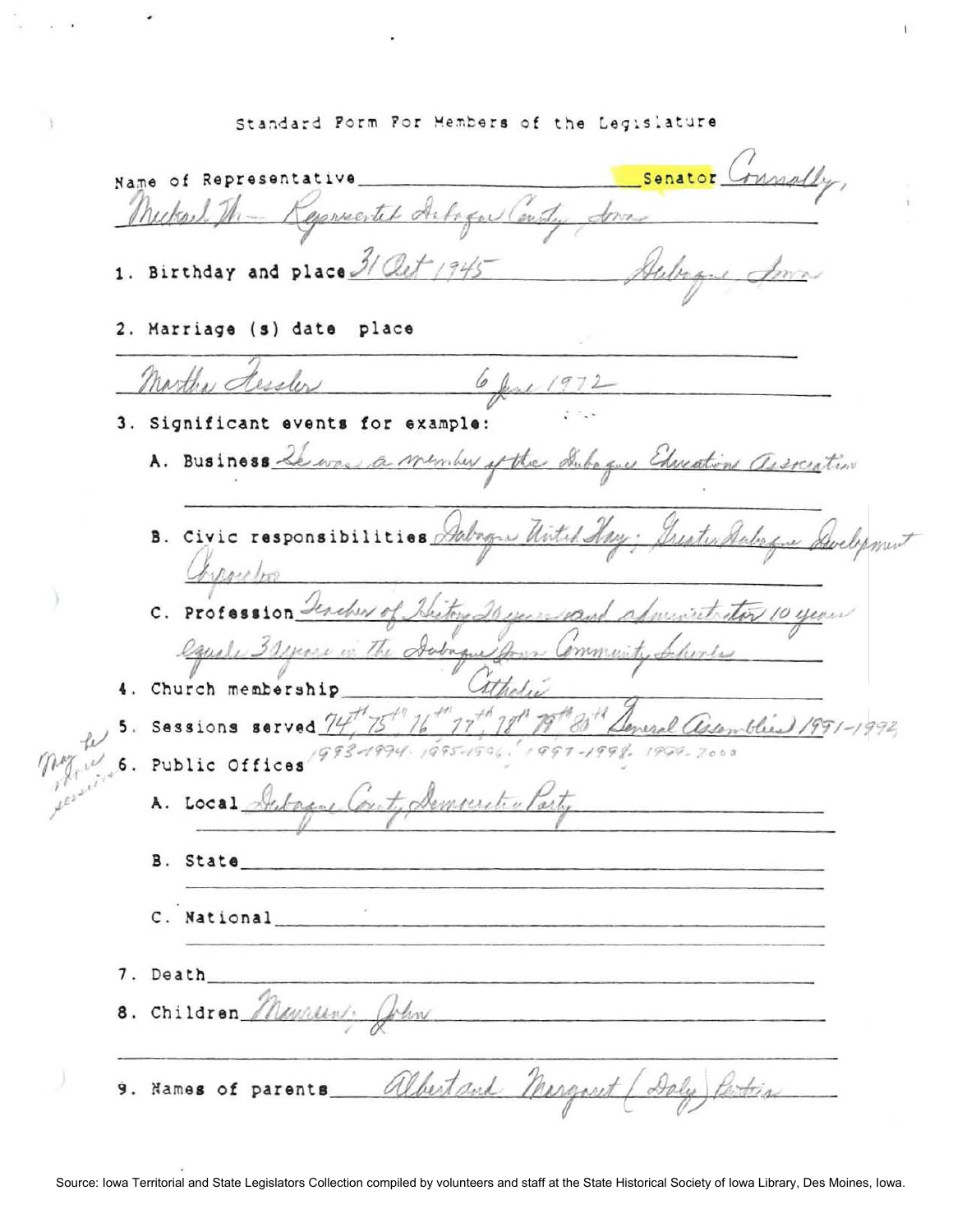$\angle$ OMIOUY, MILLERLY

10. Education attended It Jupes Gende School and graduated from 11. Degrees B.A. Spras Callys Dubague Son 1967; M.A. from Rome 12. Other applicable information\_ Military service - served le servicion the U. S. anny Receive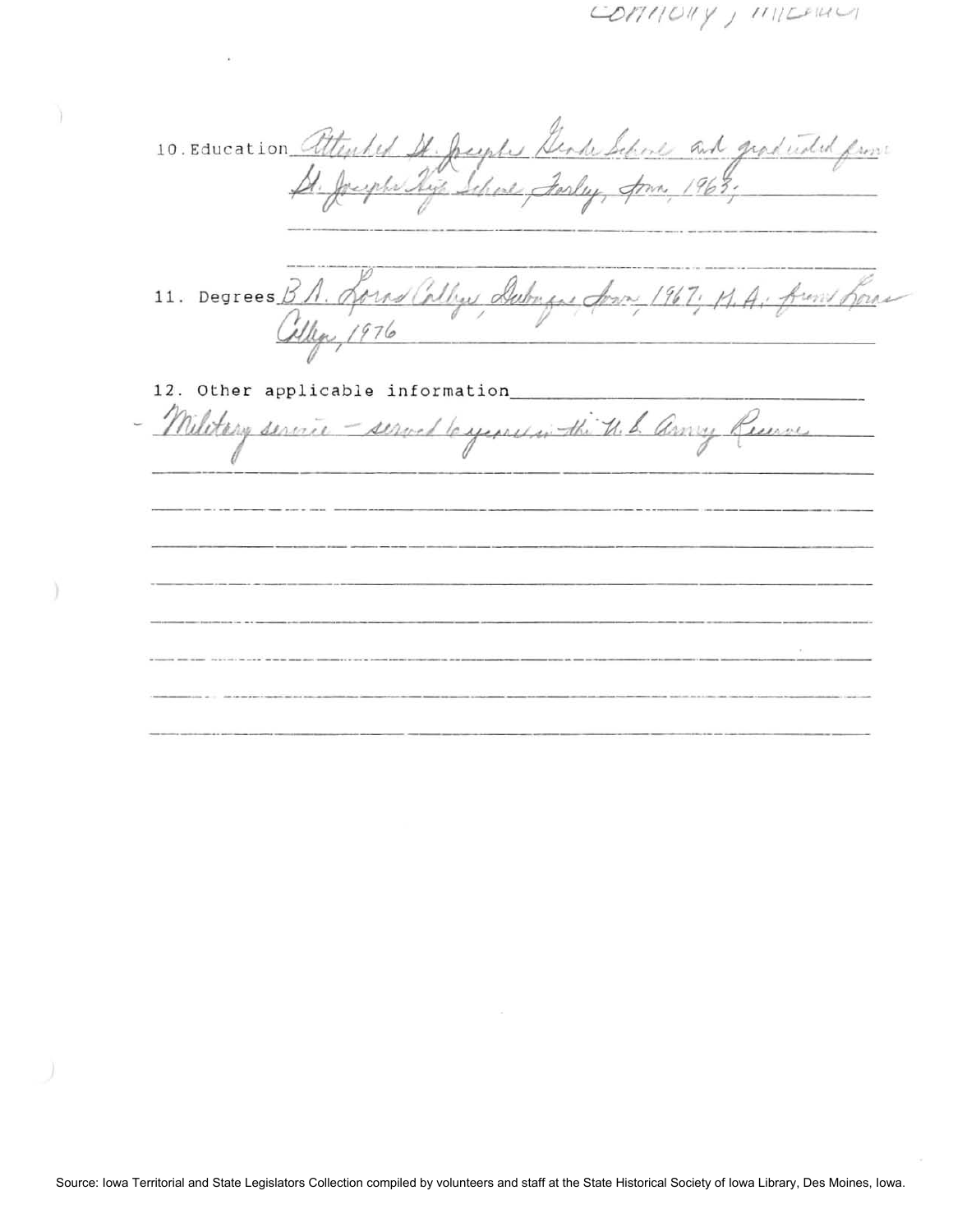panpa y  $1111 - 172$ 

## Sources Log For Legislation Entries

## Applicability

Non Applicable Applicable Information obtained Source ity extra duration in tunes - and Encyclopedia of Dubuques County, Some, p.74 Taith  $a_{i}$  $1999 - 2000$ reter

Source: Iowa Territorial and State Legislators Collection compiled by volunteers and staff at the State Historical Society of Iowa Library, Des Moines, Iowa.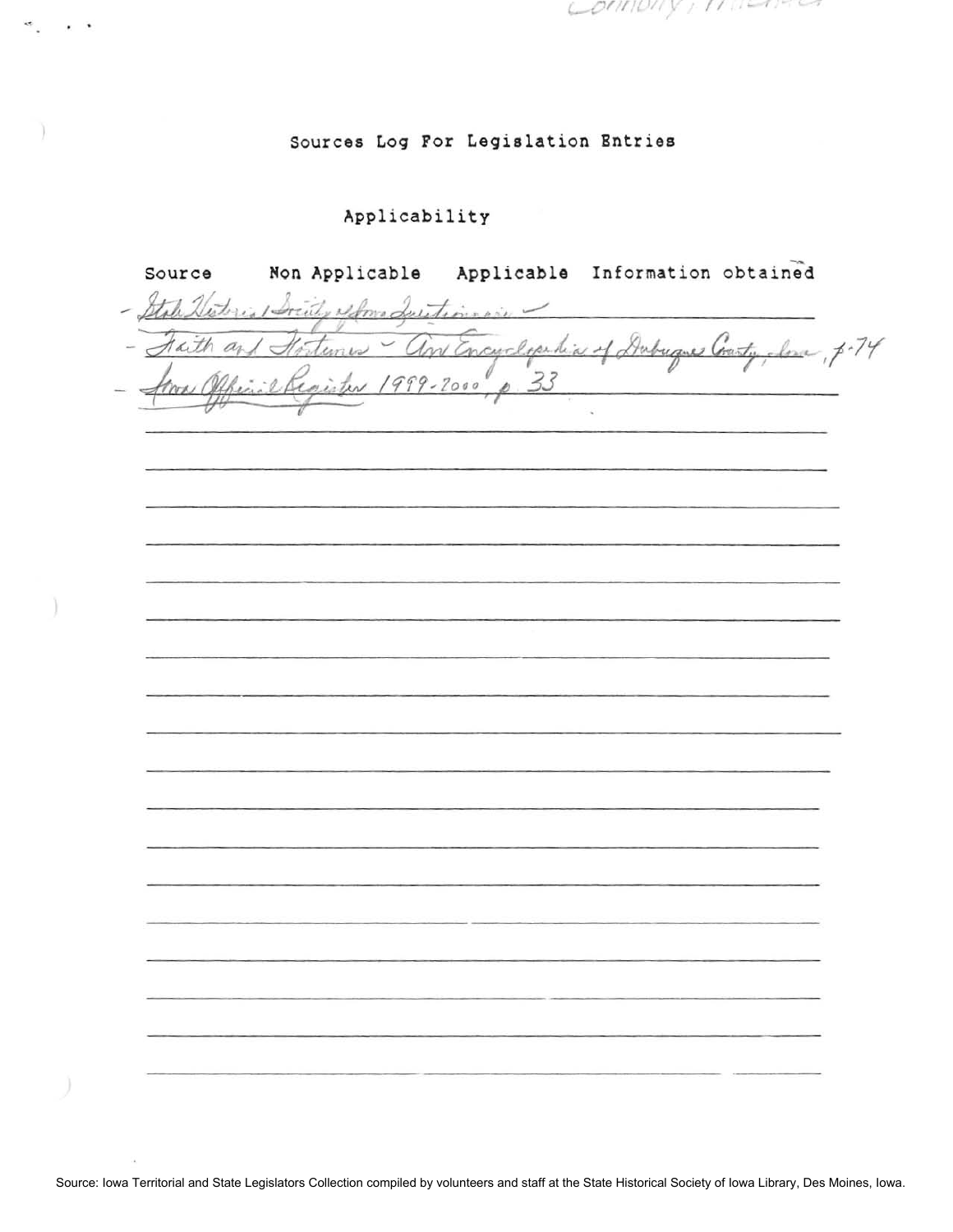\*Optional information

×.

Source: Iowa Territorial and State Legislators Collection compiled by volunteers and staff at the State Historical Society of Iowa Library, Des Moines, Iowa.